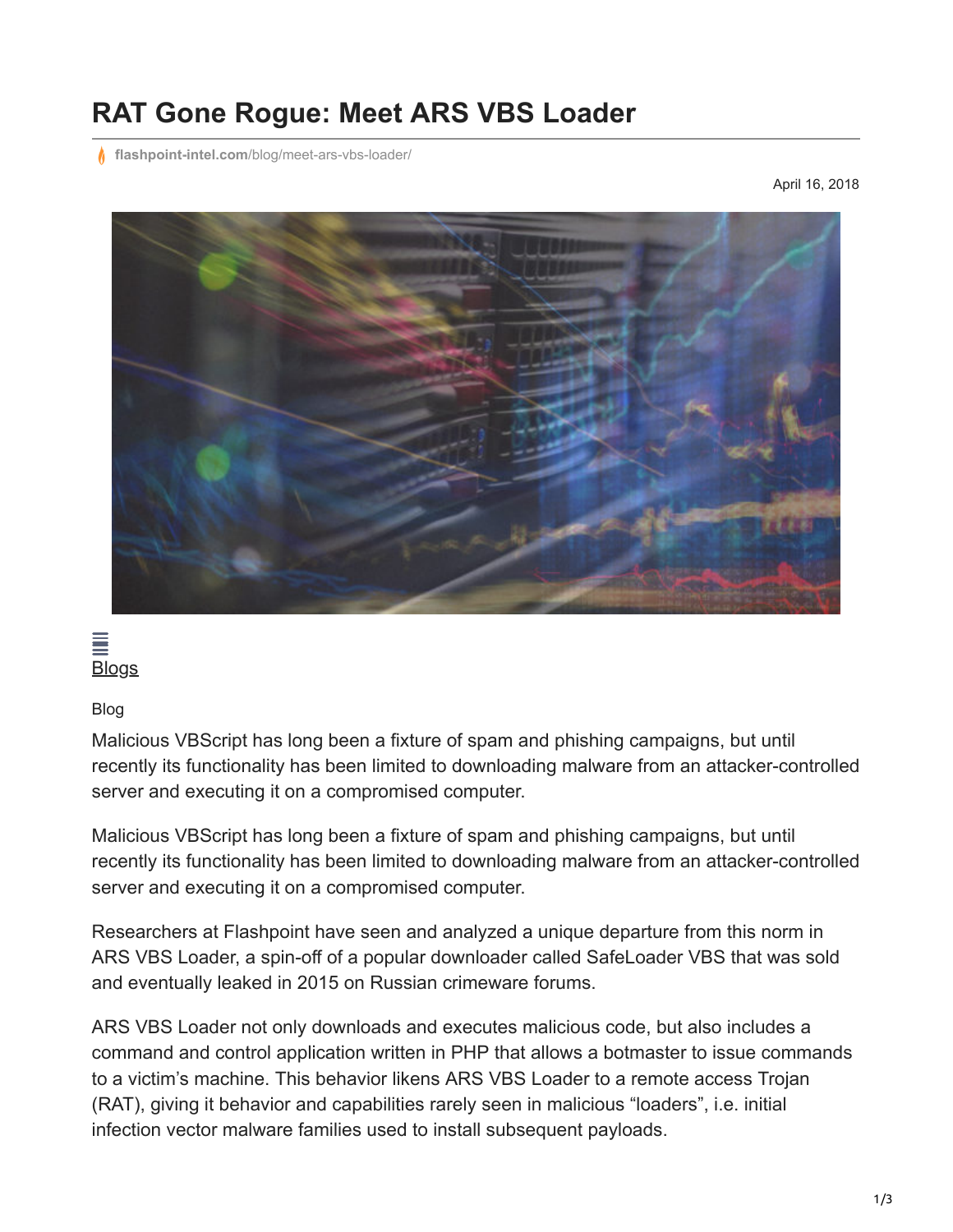Image 1: ARS VBS Loader's administrative login portal.*Image 1: ARS VBS Loader's administrative login portal.*

The new loader has been spammed out in email attachments enticing victims with lures in subject lines related to personal banking, package shipments, and toll road notifications. Should a victim interact with the attachment and launch it, analysts say numerous types of commodity malware could be installed, including the AZORult information-stealing malware. AZORult was also used in campaigns targeting more than [1,000 Magento admin panels;](https://www.flashpoint-intel.com/?p=5021) in those attacks, the malware was used to scrape payment card information from sites running the popular free and open source ecommerce platform.

ARS VBS Loader targets only Windows machines and supports Windows 10, according to posts to a Russian-speaking forum going back to December. Previously, another loader called FUD ASPC Loader, first advertised in May 2017, contained similar functionality but not Windows 10 support.

The loader is also likely to side-step detection by signature-based antivirus and intrusion detection systems because of the relative ease in which attackers can obfuscate VBScript, Flashpoint analysts said. Obfuscation through a variety of means allows attackers to hide malware; if the malware is obfuscated with encryption or packing, it's exponentially more difficult for antivirus to sniff out malicious code, for example.

Once the ARS VBS Loader executes on a victim's computer, it immediately creates a number of entries in nearly a dozen autorun locations, including registry, scheduled tasks, and the startup folder, ensuring persistence through reboots. ARS VBS Loader will connect to the attacker's server, sending it system information such as the operating system version name, computer user name, RAM, processor and graphics card information, a randomly generated ID for infection tracking, and machine architecture information.

**Image 2: ARS VBS Loader submits check in information to the C2 in GET and POST** parameters.

*Image 2: ARS VBS Loader submits check in information to the C2 in GET and POST parameters.*

The botmaster, meanwhile, can remotely administer commands to bots through the PHP command-and-control application. Communication with the command-and-control server is carried out in plaintext over HTTP, making it easy to spot, Flashpoint analysts said.

The malicious code that runs on the victim's machine is written entirely in VBScript and contains functionality for updating and deleting itself, and deploying plugins such as a credentials stealer, or launching application-layer denial-of-service (DoS) attacks against websites, and loading additional malware from external websites.

The most common command spotted by analysts is download, which instructs bots to download and execute malware from a supplied URL. There is also the plugin command where plugins that steal passwords or capture desktop screenshots can be pushed to